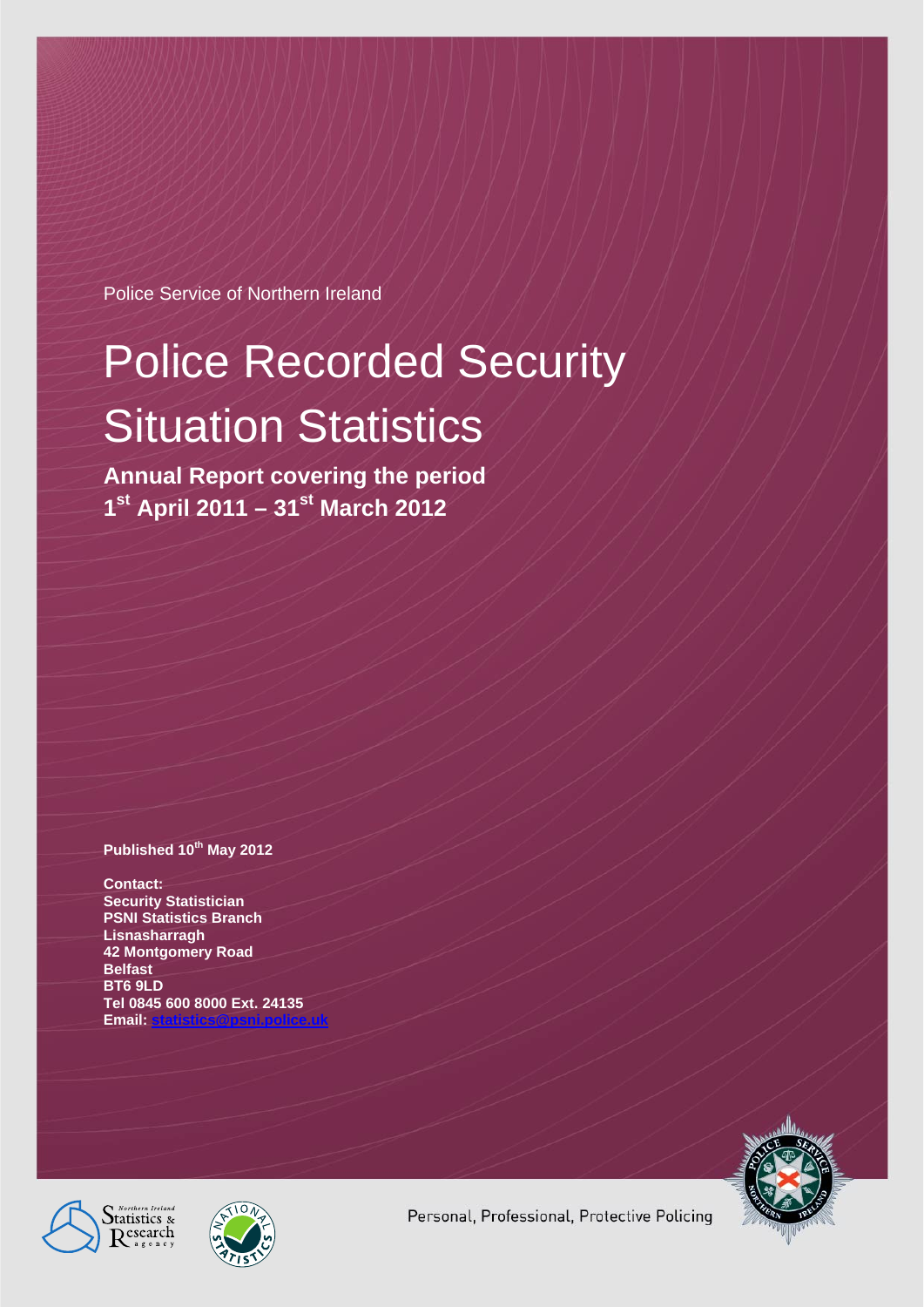## **Background**

The PSNI is required to report on its performance on a financial year basis and hence this report covers the financial year period  $1<sup>st</sup>$  April 2011 – 31<sup>st</sup> March 2012. These security statistics relate solely to incidents that occur within the jurisdiction of the Police Service of Northern Ireland and exclude any incidents that may have occurred in the Republic of Ireland or in Great Britain. Further information on context and background is provided in the NOTES section of this bulletin and in the Security Situation Statistics User Guide on the PSNI website.

## **CONTENTS**

|                                                                        | Page |
|------------------------------------------------------------------------|------|
|                                                                        | 3    |
|                                                                        | 4    |
| Section 4 - Paramilitary-style attacks (shootings & assaults)          | 4    |
| Section 5 - Firearms, ammunition and explosives finds                  | 6    |
| Section 6 - Persons arrested under Section 41 of the Terrorism Act and |      |

#### **Notes**

- Strengths and Limitations of the data
- **•** Revisions
- Additional data
- Further Information
- Descriptions of the main security statistics collated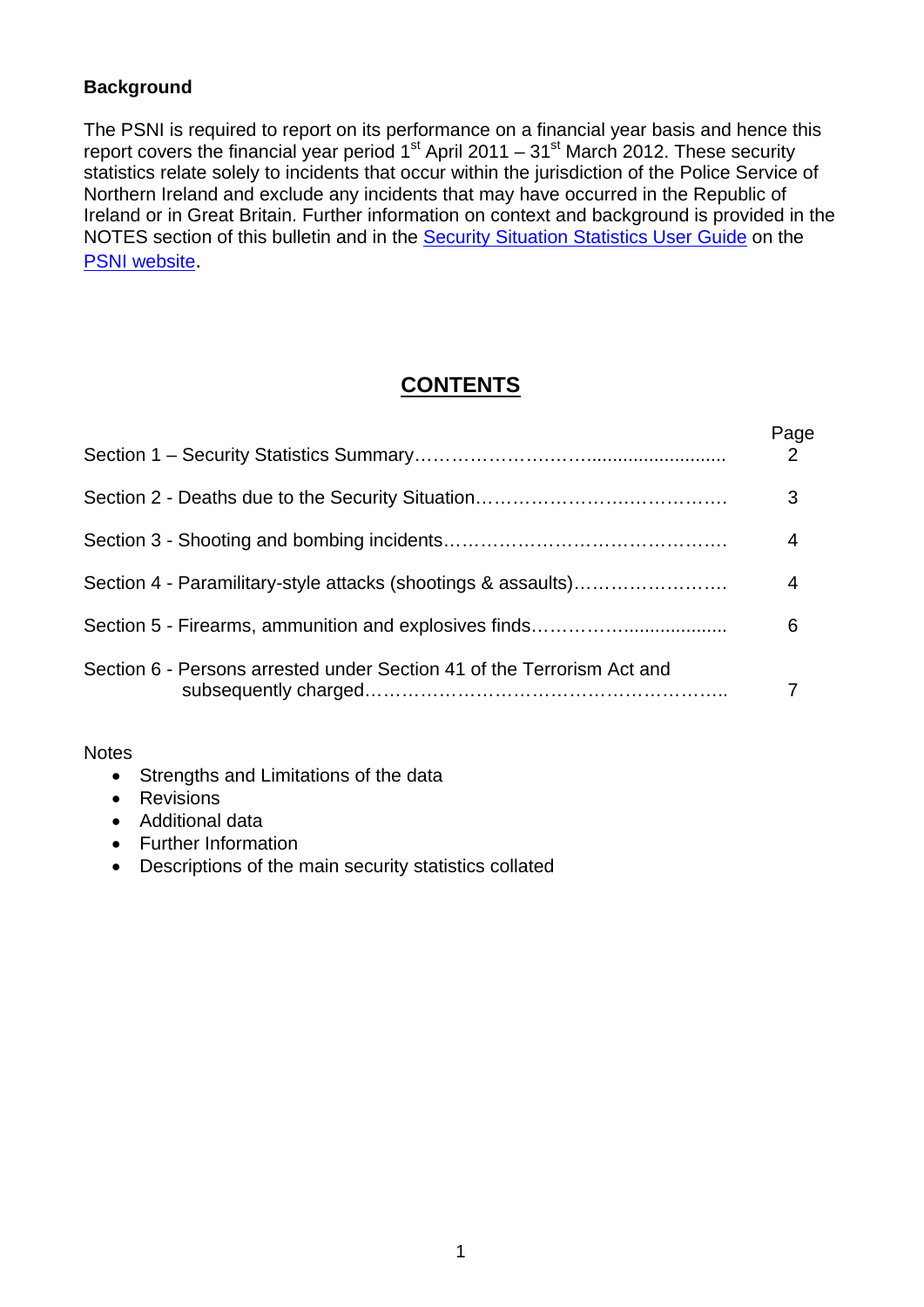# **Section 1: Security Statistics Summary**

Generally the security situation in Northern Ireland has improved significantly over the last ten years with fewer security related deaths, shootings, bombings and paramilitary style shootings and assaults recorded in 2011/12 than ten years ago in 2002/03. However, a significant threat still remains as evidenced by the one security related death in 2011/12 and the numerous shooting and bombing incidents as well as with the continued use of paramilitary style shootings and assaults.

- During 2011/12 there was one security related death and this was of a PSNI officer who was murdered on 2nd April 2011 in Omagh. Compared to 10 years ago, the level of security related deaths has decreased significantly. In 2002/03 there were 15 security related deaths compared with one security related death in 2011/12 and one in the previous year in 2010/11.
- In 2011/12 the police recorded 67 shooting incidents and 56 bombing incidents. This was lower than in the previous year (72 shooting incidents and 99 bombing incidents in 2010/11). The numbers of shooting and bombing incidents have decreased in the last 10 years with the lowest levels recorded during 2006/07 and 2007/08 before slightly increasing again in subsequent years. Ten years ago in 2002/03 there were 348 shooting incidents and 178 bombing incidents
- During 2011/12 there were 33 paramilitary style shootings, the same number as in 2010/11 and 132 fewer than the 165 recorded 10 years ago in 2002/03. All 33 paramilitary style shootings recorded in 2011/12 were attributed to Republicans as have been the vast majority of all such shootings since 2007/08.
- $\bullet$  In 2011/12 there were 46 paramilitary style assaults, 4 fewer than in 2010/11 and 98 fewer than the 144 recorded 10 years ago in 2002/03. Of the 46 recorded in 2011/12, 31 (67%) were attributed to Loyalists and 15 (33%) were attributed to Republicans.
- There were 176 firearms seized by the PSNI during 2011/12 compared to 86 seized during the previous year. Over the last 10 years the numbers of firearms seized each year has remained relatively constant with a peak in 2005/06 when 365 firearms were seized.
- During 2011/12, 43.8kg of explosives was seized compared with 2.9kg in 2010/11. This increase was due to a number of larger seizures made by the police throughout the year with the largest being 25.0kg seized in Dungannon during April 2011.
- In 2011/12, 159 people were arrested under Section 41 of the Terrorism Act and 39 were subsequently charged. This is down slightly on the previous year when 195 persons were arrested and 41 were subsequently charged<sup>1</sup>. Over the last 10 years there has been a decrease in the numbers of persons arrested under Section 41 of the Terrorism Act and in subsequent charges. In 2002/03, 240 persons were arrested under Section 41 of the Terrorism Act with 97 subsequently charged and in 2003/04 there were 339 arrests with 102 subsequently charged.

<sup>&</sup>lt;u>.</u>  $<sup>1</sup>$  Please note that the previously published figures for 2010/11 have been revised to include those persons</sup> produced from prison for interview.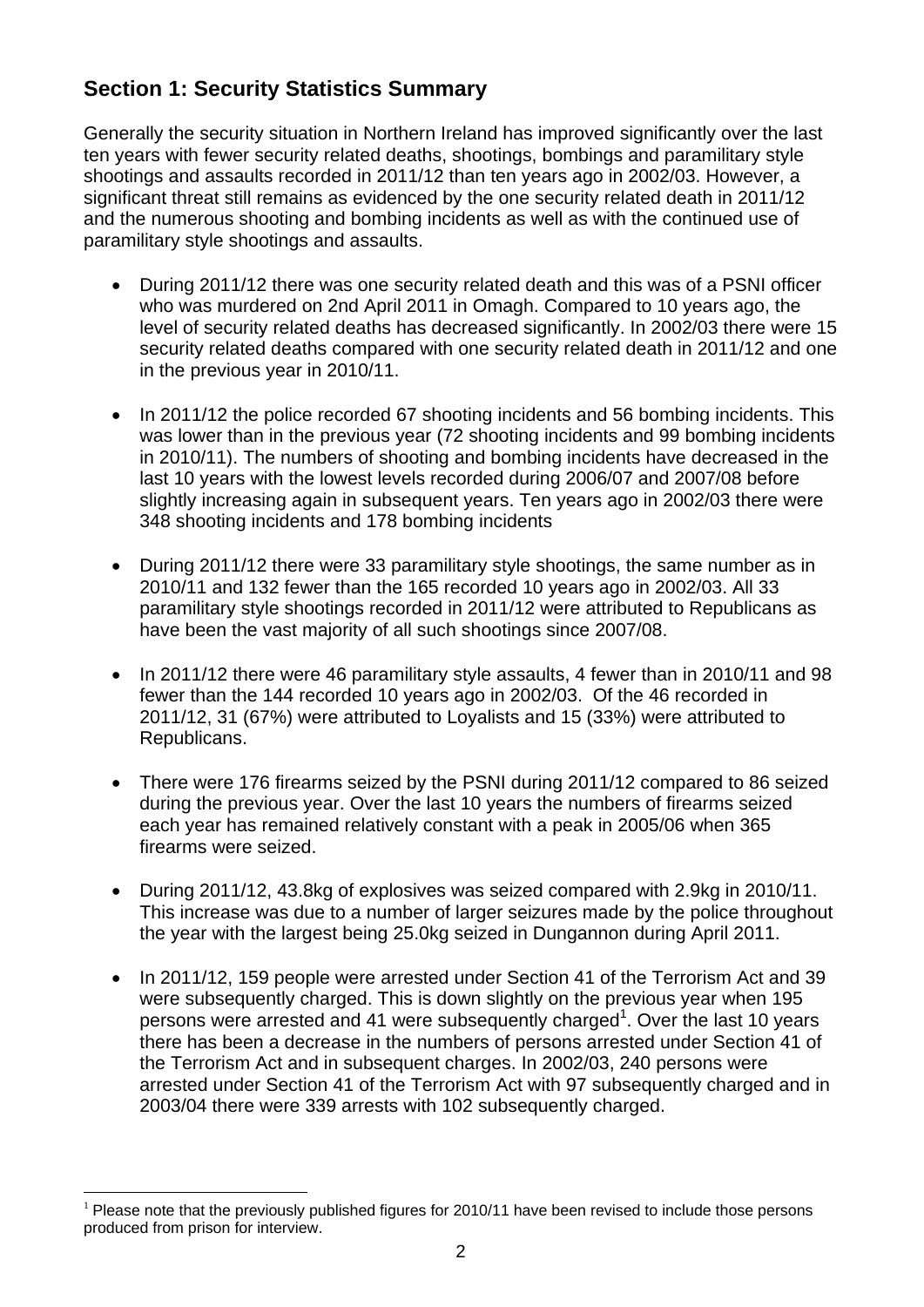## **Section 2 – Deaths due to the Security Situation**

During 2011/12 there was one security related death with the murder of a PSNI Officer on Saturday 2<sup>nd</sup> April 2011 in Omagh (Figure 1). In the previous year there was again one security related death with a further two recorded the year before that in 2009/10.



**Figure 1: Deaths due to the Security Situation 2002/03 – 2011/12**<sup>1</sup>

 $<sup>1</sup>$  Includes all deaths considered to be directly attributed to terrorism, where the cause has a direct or</sup> proximate link to subversive/sectarian strife or where the death is attributable to security force activity.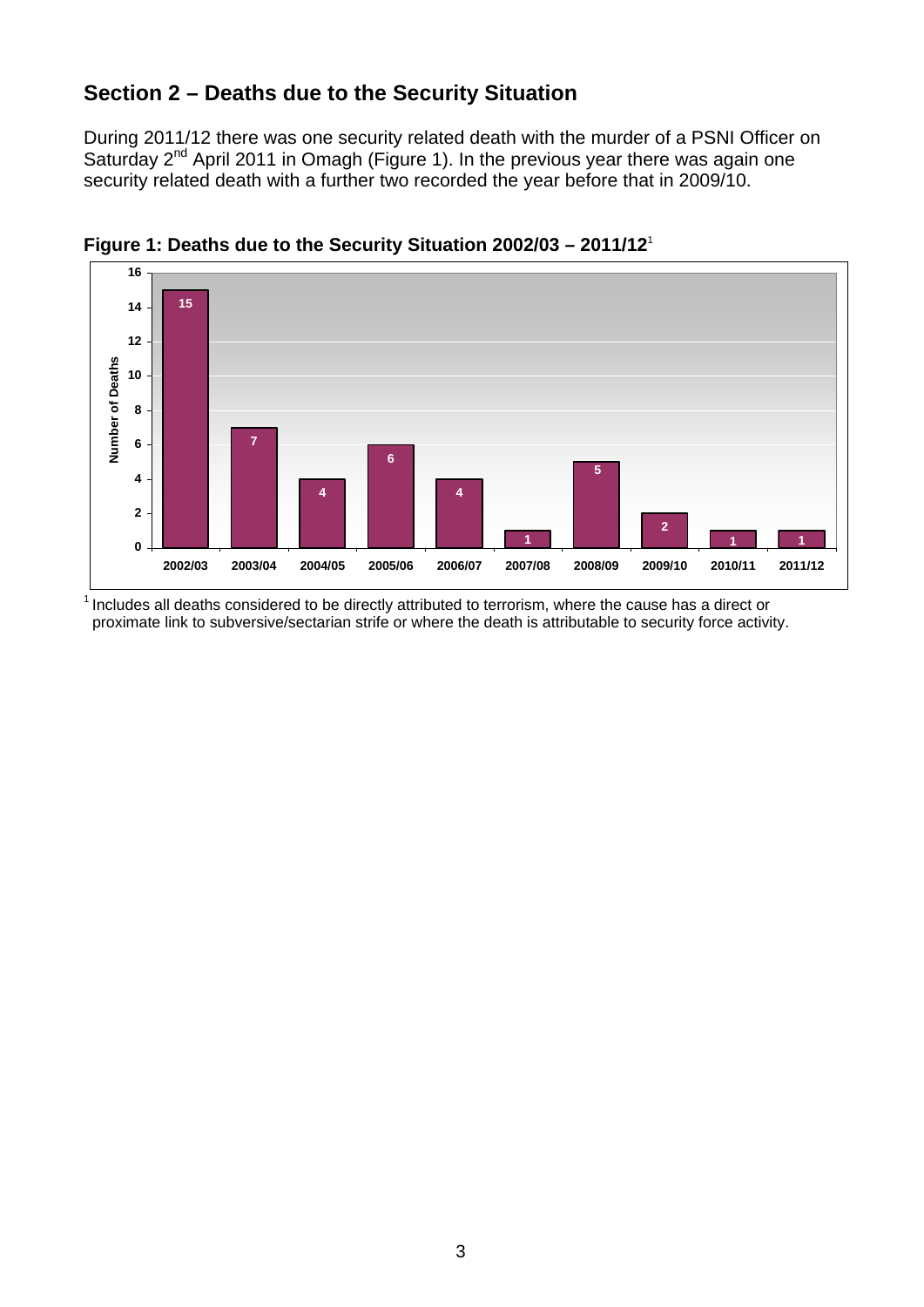## **Section 3 – Shooting and bombing incidents**

During 2011/12 there were 67 shooting incidents in Northern Ireland; five fewer than in the previous year and substantially fewer than the 348 shooting incidents recorded 10 years ago in 2002/03. Of the 67 shooting incidents which occurred in 2011/12, 13 took place in Foyle, 10 in North Belfast and 8 in West Belfast.

There were 56 bombing incidents recorded in 2011/12, down 43 on the 99 recorded in the previous year. Of the 56 bombing incidents in 2011/12 almost one quarter (23%) occurred in Foyle.

In Northern Ireland as a whole, ten years ago in 2002/03 there were more than 3 times as many bombing incidents (178) recorded compared with 2011/12 (56).



## **Figure 2: Shooting and bombing incidents 2002/03 – 2011/12**1, 2

 $1$  The following types of shooting incidents are included:

- Shots fired by terrorists
- Shots fired by the security forces
- Paramilitary-style attacks involving shootings
- Shots heard (and later confirmed)

 $2$  An individual bombing incident may involve one or more explosive devices. Incidents recorded include explosions and defusings (devices used). Incidents involving hoax devices, petrol bombings or incendiaries are excluded.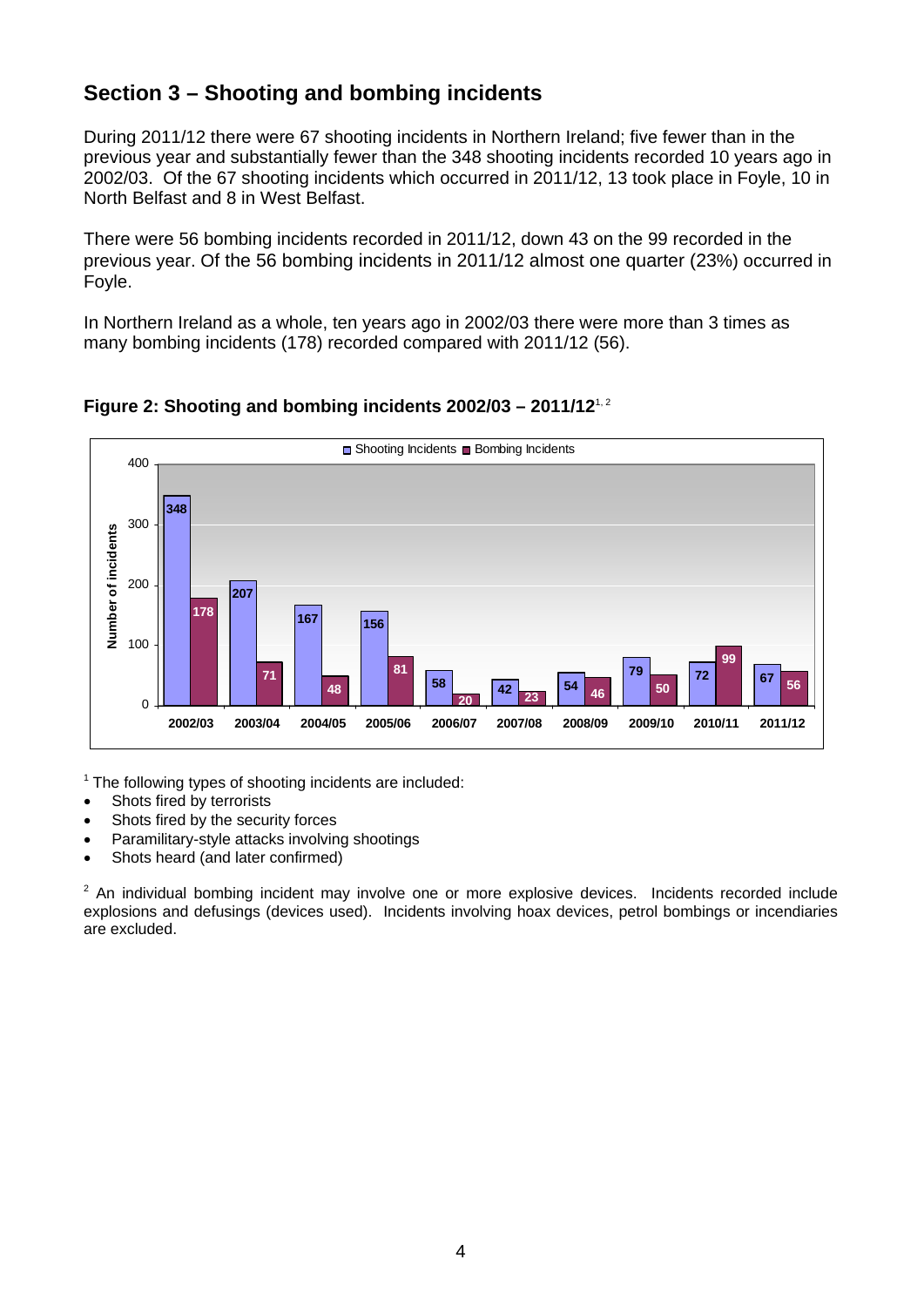# **Section 4 – Paramilitary-style attacks (shootings & assaults)**

Paramilitary style attacks are usually carried out by Loyalist or Republican groups on members of their own community as a so-called punishment and tend to be in the form of either paramilitary style shootings or paramilitary style assaults. The paramilitary grouping deemed responsible for each assault or shooting in police figures is based on the perception of the police officer leading the investigation at the time. Each paramilitary shooting or assault is therefore categorised as having either a Loyalist or Republican attribution.

During 2011/12 there were 33 paramilitary style shootings and 46 paramilitary style assaults (Table 1). This compares with 33 paramilitary style shootings and 50 assaults recorded the previous year and is substantially lower than the levels recorded 10 years ago in 2002/03 (165 paramilitary shootings and 144 paramilitary style assaults).

|         | <b>Shootings</b> |                                               | <b>Assaults</b>                                 |       |                                               | Total                                           |                                                                   |
|---------|------------------|-----------------------------------------------|-------------------------------------------------|-------|-----------------------------------------------|-------------------------------------------------|-------------------------------------------------------------------|
|         | <b>Total</b>     | <b>By</b><br><b>Loyalist</b><br><b>Groups</b> | <b>By</b><br><b>Republican</b><br><b>Groups</b> | Total | <b>By</b><br><b>Loyalist</b><br><b>Groups</b> | <b>By</b><br><b>Republican</b><br><b>Groups</b> | <b>Casualties</b><br><b>(Shootings</b><br>and<br><b>Assaults)</b> |
| 2002/03 | 165              | 110                                           | 55                                              | 144   | 94                                            | 50                                              | 309                                                               |
| 2003/04 | 149              | 102                                           | 47                                              | 149   | 101                                           | 48                                              | 298                                                               |
| 2004/05 | 93               | 76                                            | 17                                              | 116   | 71                                            | 45                                              | 209                                                               |
| 2005/06 | 76               | 70                                            | $6\phantom{1}6$                                 | 76    | 57                                            | 19                                              | 152                                                               |
| 2006/07 | 26               | 14                                            | 12                                              | 48    | 36                                            | 12                                              | 74                                                                |
| 2007/08 | $\overline{7}$   | $\overline{2}$                                | 5                                               | 45    | 35                                            | 10                                              | 52                                                                |
| 2008/09 | 20               | $\overline{2}$                                | 18                                              | 41    | 28                                            | 13                                              | 61                                                                |
| 2009/10 | 46               | 1                                             | 45                                              | 81    | 69                                            | 12                                              | 127                                                               |
| 2010/11 | 33               | $\mathbf 0$                                   | 33                                              | 50    | 34                                            | 16                                              | 83                                                                |
| 2011/12 | 33               | $\mathbf 0$                                   | 33                                              | 46    | 31                                            | 15                                              | 79                                                                |

## **Table 1: Casualties as a result of paramilitary-style attacks 2002/03 – 2011/12**

\* Attribution is as perceived by PSNI based on the information available and does not necessarily indicate the involvement of a paramilitary organisation.

## **Paramilitary-style shootings**

The vast majority of paramilitary style shootings carried out in recent years have been attributed to Republican groups whereas before that, between 2002/03 and 2005/06 the majority were then attributed to Loyalist groups (Figure 3).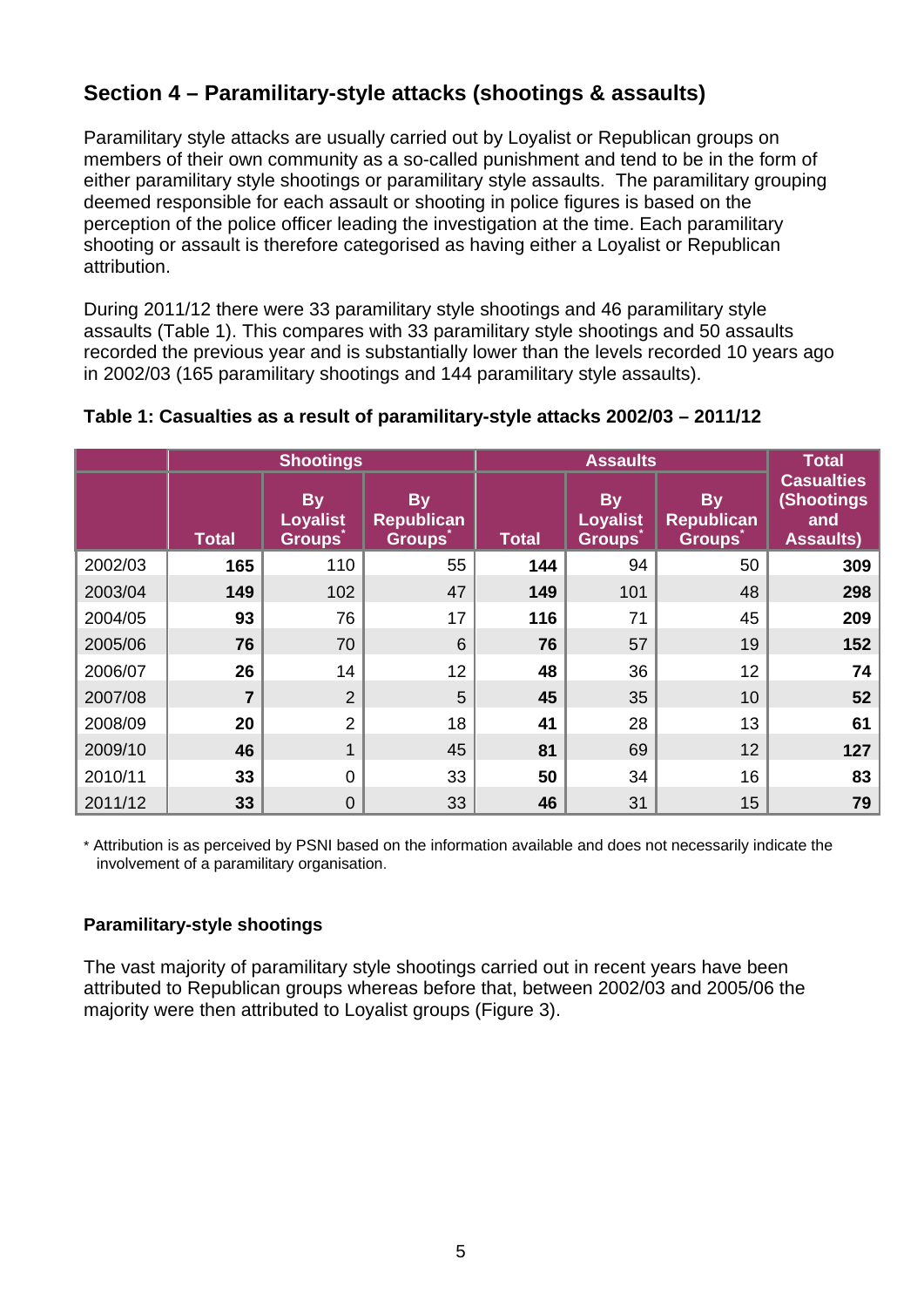

**Figure 3: Casualties as a result of paramilitary-style shootings 2002/03 – 2011/12\*** 

\* Attribution is as perceived by PSNI based on the information available and does not necessarily indicate the involvement of a paramilitary organisation.

## **Paramilitary-style assaults**

Responsibility for the majority of paramilitary style assaults conducted in the last 10 years has been attributed to Loyalists (Figure 4). In 2011/12, 31 (67%) paramilitary assaults were attributed to Loyalists while the remaining 15 (33%) were attributed to Republicans. The policing areas with the greatest number of resultant casualties from paramilitary style assaults in 2011/12 were East Belfast (7 casualties), North Belfast (5 casualties) and Carrickfergus (5 casualties).



#### **Figure 4: Casualties as a result of paramilitary-style assaults 2002/03 – 2011/12\***

\* Attribution is as perceived by PSNI based on the information available and does not necessarily indicate the involvement of a paramilitary organisation.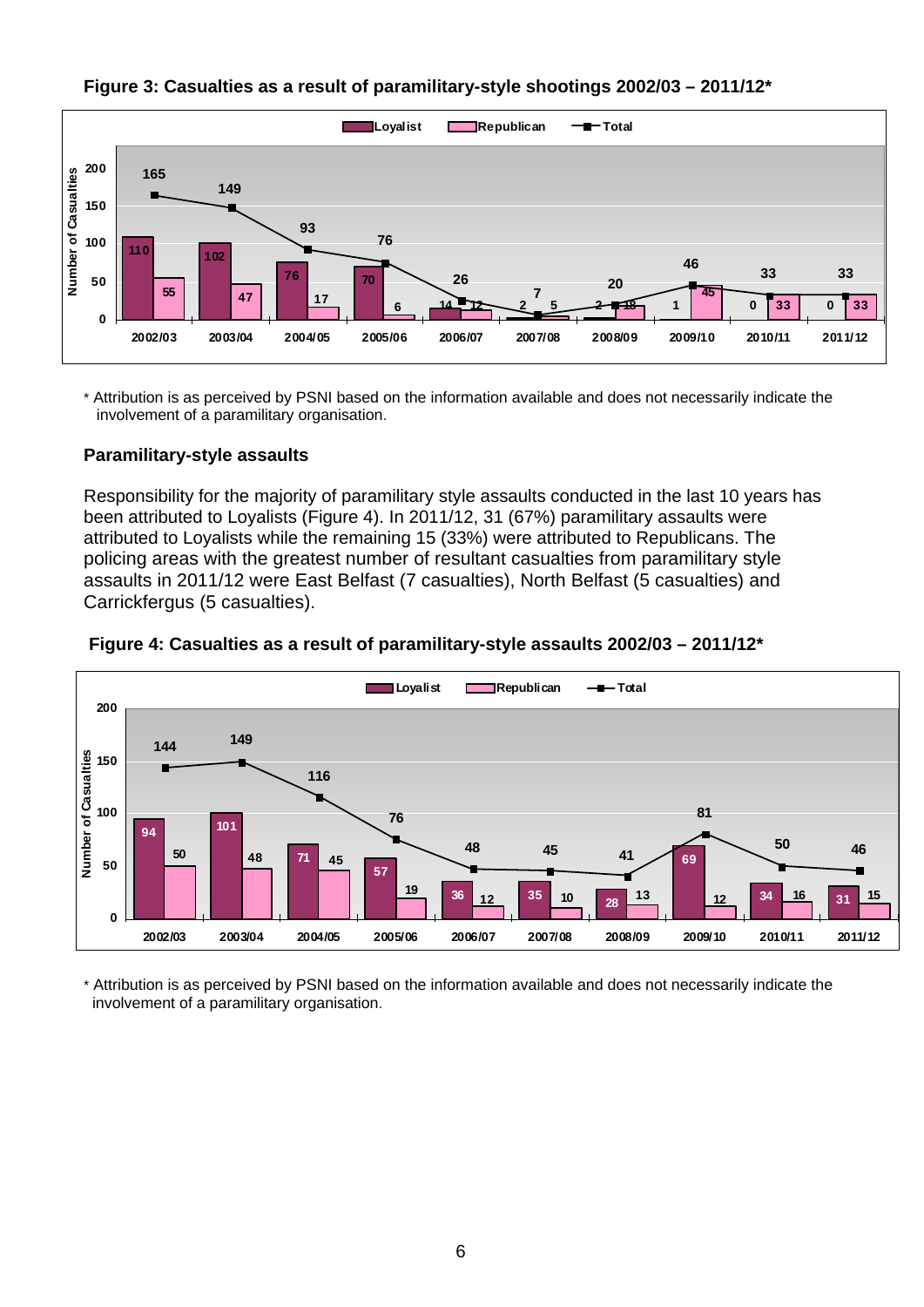## **Section 5 – Firearms, ammunition and explosives finds**

There were 176 firearms seized by PSNI in 2011/12 compared with 86 the year before and this was the highest level of firearms seized since 2005/06 (Table 2). In addition there was an increase in the number of rounds of ammunition seized (4,064 rounds in 2011/12 compared with 2,574 rounds in 2010/11) and in the quantities of explosives seized (43.8 kg in 2011/12 compared with 2.9kg in 2010/11).

| <b>Financial</b><br>Year | <b>Firearms</b> | <b>Ammunition</b><br>(rounds) | <b>Explosives</b><br>(kgs) |
|--------------------------|-----------------|-------------------------------|----------------------------|
| 2002/03                  | 129             | 18,549                        | 19.9                       |
| 2003/04                  | 148             | 19,017                        | 92.1                       |
| 2004/05                  | 81              | 23,822                        | 26.5                       |
| 2005/06                  | 365             | 112,748                       | 35.0                       |
| 2006/07                  | 55              | 5,086                         | 132.2                      |
| 2007/08                  | 62              | 22,010                        | 208.4                      |
| 2008/09                  | 113             | 4,420                         | 30.6                       |
| 2009/10                  | 77              | 34,962                        | 2.2                        |
| 2010/11                  | 86              | 2,574                         | 2.9                        |
| 2011/12                  | 176             | 4,064                         | 43.8                       |

## **Table 2: Firearms, ammunition and explosives finds 2002/03 – 2011/12**

The largest number of firearms seized across policing area in 2011/12 was Craigavon (52 firearms seized) followed by Fermanagh (38) and Lisburn (18). There were also 761 rounds of ammunition seized in Craigavon and 625 rounds seized in Omagh. There was also a large explosives seizure in Dungannon (25.0kg) in April 2011.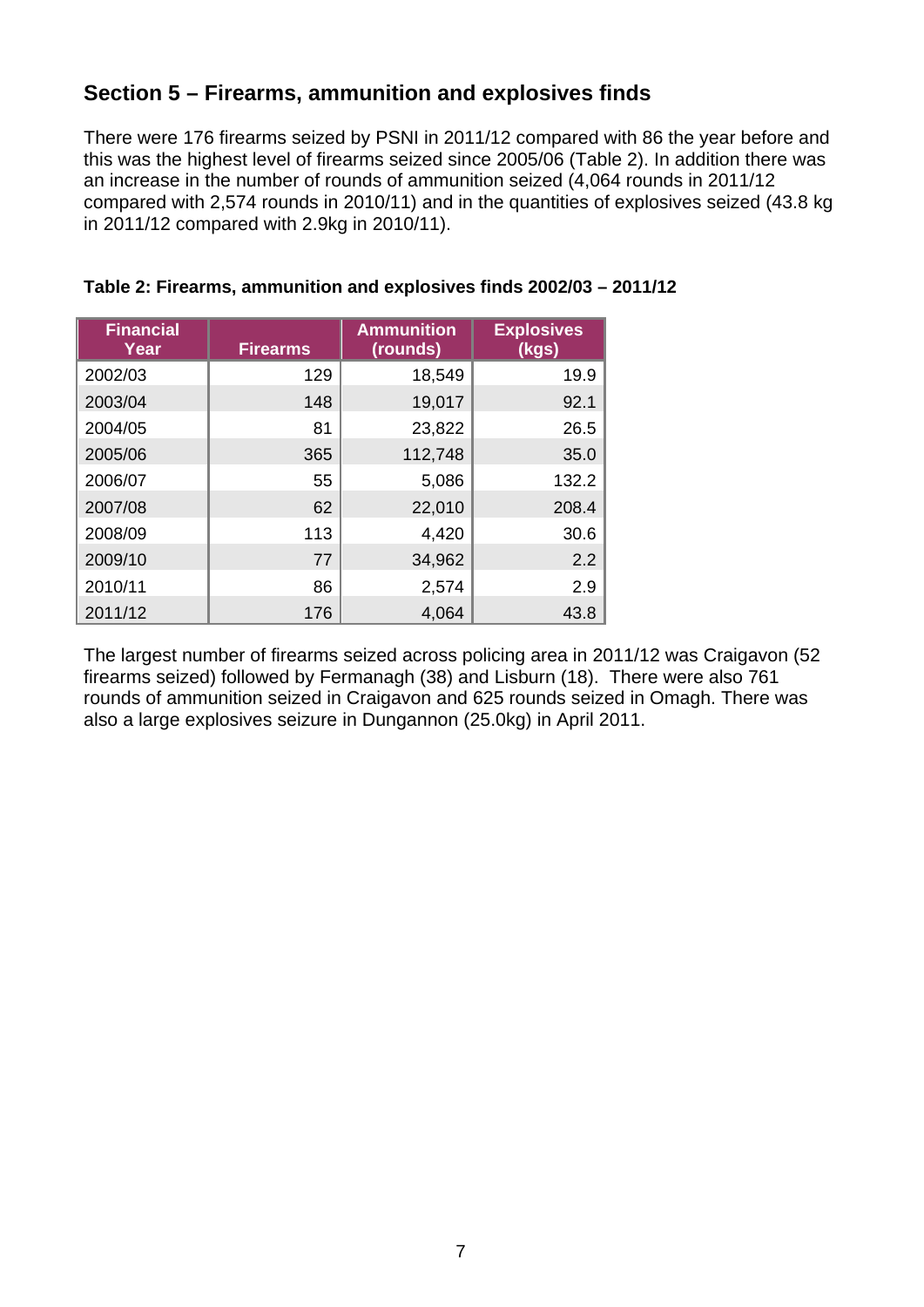## **Section 6 – Persons arrested under Section 41 of the Terrorism Act and subsequently charged**

In 2011/12, 159 people were arrested under Section 41 of the Terrorism Act and of these, 39 were subsequently charged (Table 3). This is a slight decrease on the previous year (2010/11) when 195 persons were arrested and 41 subsequently charged. Of the 159 persons arrested under Section 41 of the Terrorism Act in 2011/12, 33 of these arrests took place in the Foyle area and a further 25 took place in North Belfast.

|          | <b>Persons Arrested under</b><br><b>Section 41 of TACT</b> | <b>Persons subsequently</b><br>Charged $^{1,2}$ |
|----------|------------------------------------------------------------|-------------------------------------------------|
| 2002/03  | 240                                                        | 97                                              |
| 2003/04  | 339                                                        | 102                                             |
| 2004/05  | 231                                                        | 77                                              |
| 2005/06  | 273                                                        | 72                                              |
| 2006/07  | 177                                                        | 57                                              |
| 2007/08  | 130                                                        | 34                                              |
| 2008/09  | 174                                                        | 40                                              |
| 2009/10  | 169                                                        | 36                                              |
| 2010/11* | 195                                                        | 41                                              |
| 2011/12  | 159                                                        | 39                                              |

## **Table 3: Persons arrested under Section 41 of the Terrorism Act (TACT) and subsequently charged 2002/03 – 2011/12\***

*\*Revised figure to that previously published*: The 2010/11 figures were previously reported as 188 persons arrested under Section 41 of the Terrorism Act and 40 persons subsequently charged. However, this did not include persons produced from prison for interview and so these figures have been revised accordingly to 195 arrested and 41 charged.

 $1$  Statistics refer to charges brought against a person after the original period of detention (including extensions). Any subsequent charges, additions, deletions to the original charges are not included. 2

Please note that persons can be charged under legislation other than the Terrorism Act. Persons may also be charged in a different financial year from which they were arrested e.g. those persons detained at the end of March and charged in April.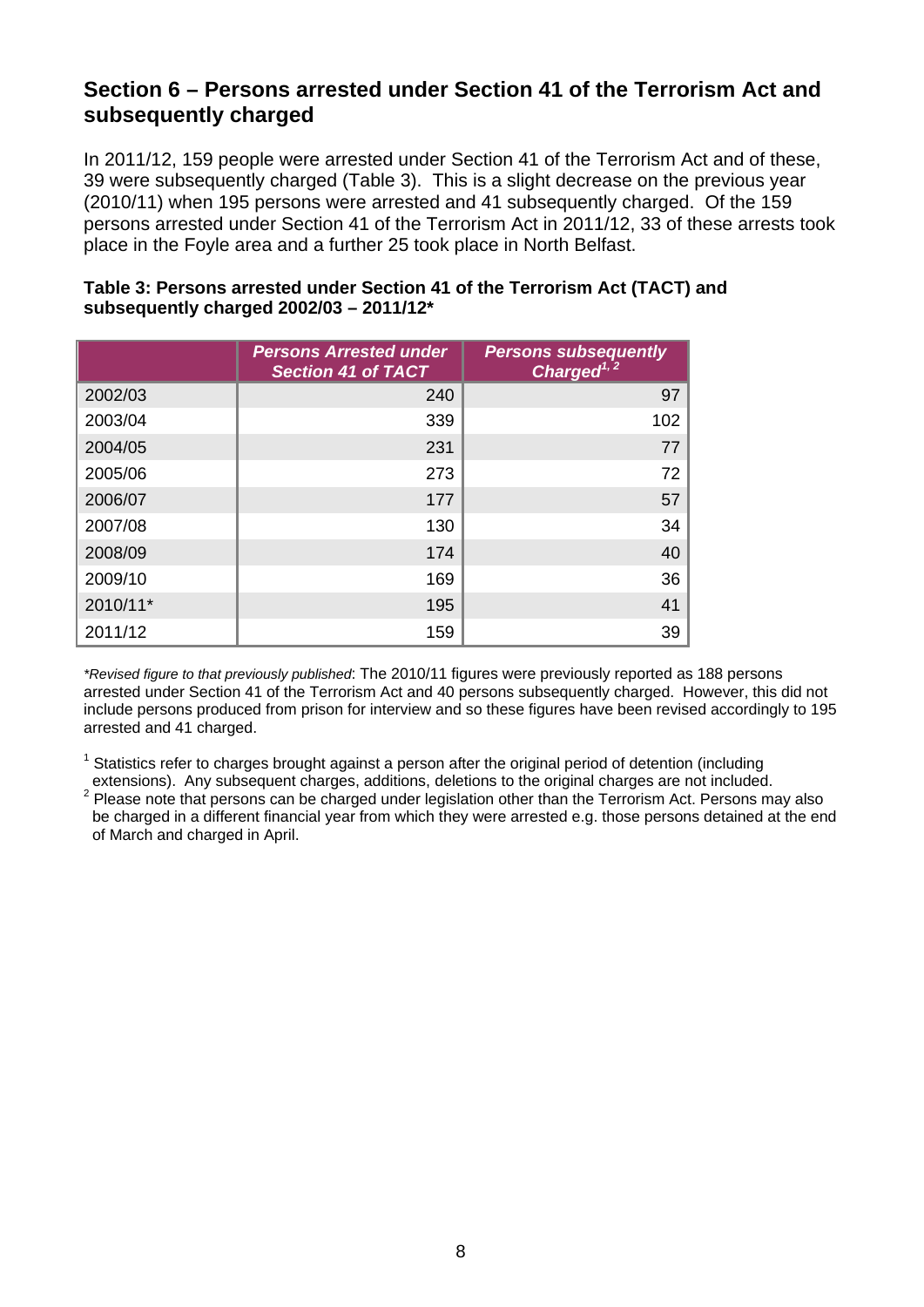## **NOTES**

Further information on how these statistics are collated and reported are included in the Security Situation Statistics User Guide available on the PSNI website.

## **Strengths and Limitations of the data**

## **Strengths**

Police recorded statistics relating to the security situation in Northern Ireland are the main source of official information on trends and statistics relating to the security situation throughout the Troubles and up to the present day. They were initially established by the police to provide much needed facts and figures on widespread civil unrest during the late 1960s and early 1970s and then were developed further through the 1980s and 1990s with computerisation. They are a key source of information on the security situation in Northern Ireland since 1969 and are used widely within PSNI and also by colleagues in government departments as well as by the media, academics and members of the public.

## **Limitations**

As the security situation figures relate to those incidents that took place within Northern Ireland, they do not include any Loyalist or Republican security related incidents that may have happened either in the Republic of Ireland or in Great Britain. In addition, at the moment the PSNI's statistics on arrests and charges under the Terrorism Act are excluded from the Home Office's annual Terrorism Statistics report but it is planned that they will be included in the near future.

These statistics only include those incidents that are brought to the attention of the police and some such incidents may not have been reported. Therefore a level of under-reporting may exist and users of the statistics should exercise caution when examining trends based on these police statistics. The PSNI's Security Statistics are collated and reported by a small number of experienced staff who manually trawl through PSNI systems on a daily basis to identify all such security related incidents. The reliance on these key individuals means that an element of human error could be involved and that small proportion of incidents could be missed or incorrectly classified as a result. However, various internal checks and validation processes are in place to ensure that this is kept to a minimum.

#### **Revisions**

Revisions are carried out in accordance with our Revisions Policy, a copy of which is available in the Official Statistics section of the PSNI Statistics website.

## **Additional Data**

Additional data are available on the Security Situation Statistics section of the PSNI website. The accompanying spreadsheet for the security situation data provides trend information back to 1968 where available, subject to statistical disclosure policies.

## **Further Information**

Further information is available in the **Security Situation Statistics User Guide** on the **PSNI** website.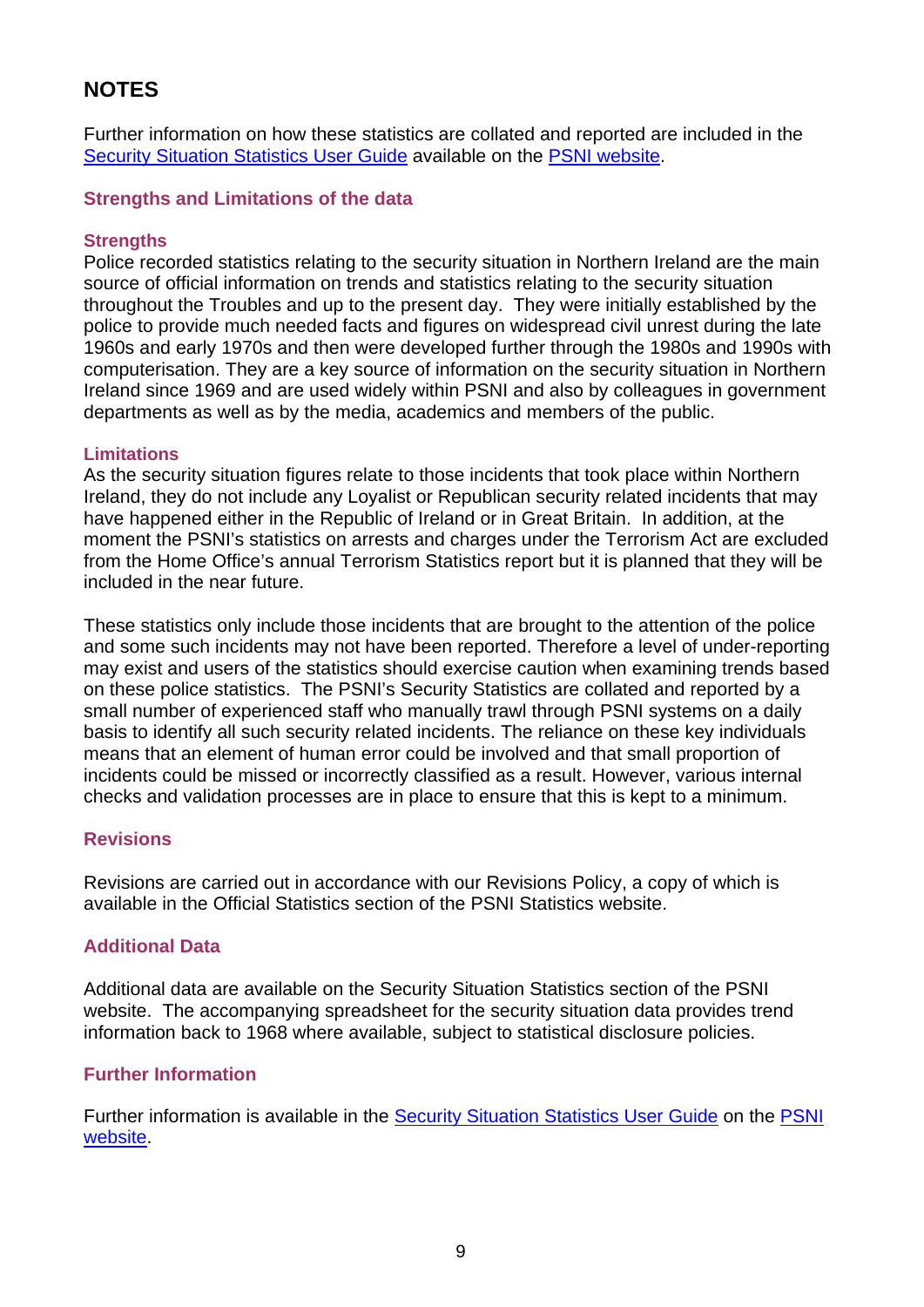## **Descriptions of the main security statistics collated**

Security statistics generally relate to terrorist and public order type incidents that occur within Northern Ireland and which are recorded on the PSNI's IT systems. The main security related statistics that are collated and reported are as follows:

## **a) Security related deaths**

Each security related death is checked with the investigating officer to ensure that the circumstances fit in with the standard definition adopted by the PSNI's Statistics Branch guidelines i.e. '*those which are considered at the time of the incident to be directly attributed to terrorism, where the cause has a direct or proximate link to subversive/ sectarian strife or where the death is attributable to security force activity'*. At the end of each year, all security related deaths for that period are checked with the PSNI's Crime Operations Department to ensure that the list is complete and accurate before the finalised figures are published. Furthermore, not all security related deaths involve offences of murder as they also include deaths resulting from the use of force by the security forces or could involve persons being killed while planting a bomb which detonated prematurely.

## **b) Bombings incidents**

These include all incidents where a bombing device explodes or is defused. A bombing incident can also relate to more than one device - for example a mortar attack with four devices would be recorded as one bombing incident with four devices. When a device partially explodes (i.e. usually only the detonator or fuse) it is recorded as an explosion. However, if a device is found that is not complete or armed, then it is recorded as a 'find' and not as a bombing.

## **c) Shooting incidents**

These include any shooting incident relating to the security situation and include shots fired by terrorists, shots fired by the security forces, paramilitary style attacks involving shootings and shots heard (and later confirmed by other sources). They exclude the firing of blank rounds.

## **d) Paramilitary style shooting casualties**

Any such paramilitary style shooting incident can have one of more casualties (i.e. two or more persons could be shot in the same incident). The injured party is usually shot in the knees, elbows, feet, ankles or thighs and the motive is supposedly to punish the person for anti-social activities. These paramilitary style shootings are generally conducted by Loyalist or Republican paramilitary groups on members of their own community. The attribution of such shootings is generally recorded as 'Loyalist' or 'Republican' depending on the investigating officer's view on which groups had conducted the shooting. Paramilitary style shootings that result in death are counted as security related deaths and are not reflected in the paramilitary style shooting figures.

## **e) Paramilitary style assaults**

As with the paramilitary style shootings, these assaults are usually carried out by Loyalist or Republican groups on members of their own community as a so-called punishment. The assault will involve major or minor physical injury to the injured party typically involving a group of assailants armed with, for example, iron bars or baseball bats. Multiple casualties may result from a single incident. Confirmation of the paramilitary style assault is generally sought from the investigating officer.